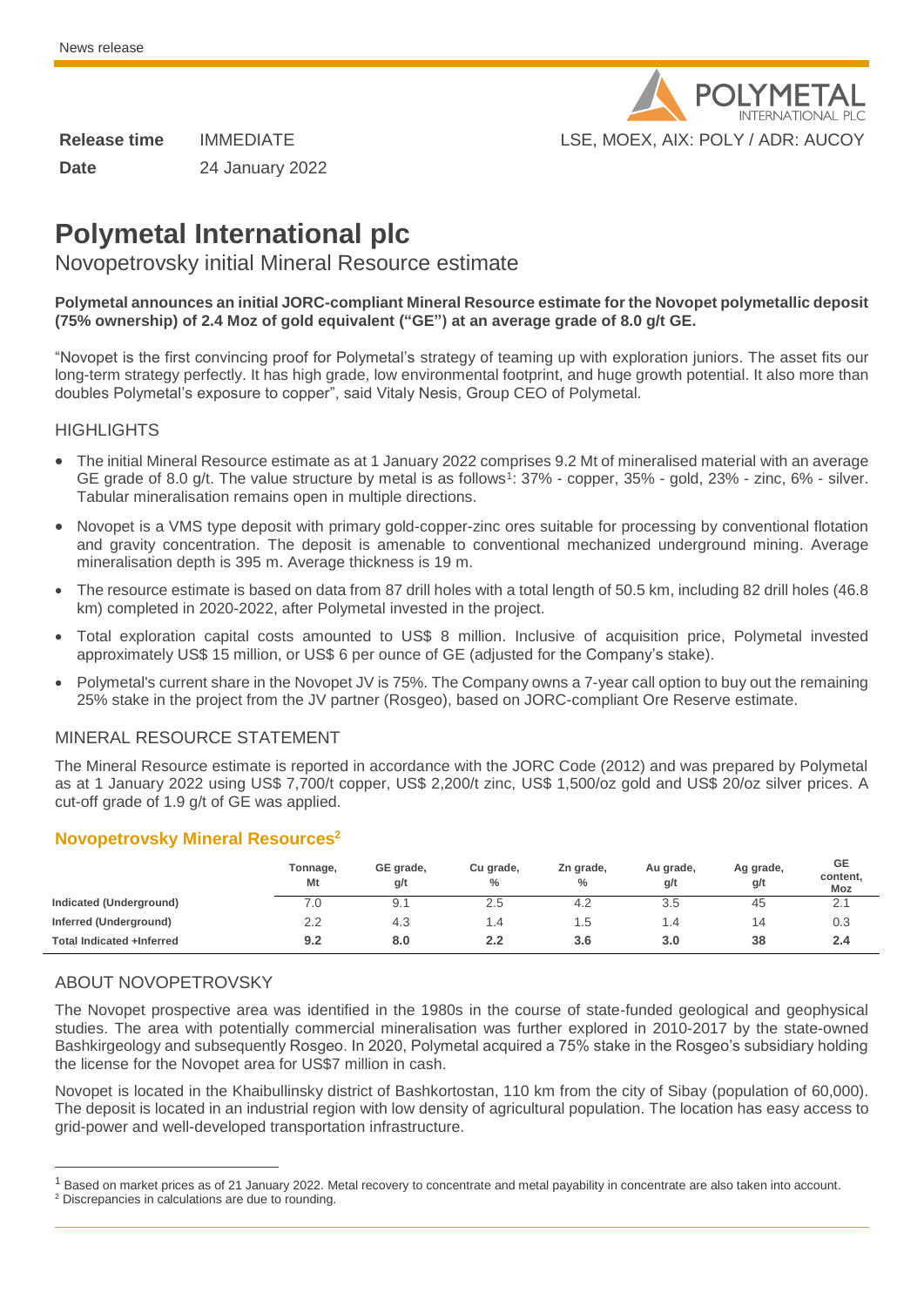The deposit is confined to the volcanic structure of the Devonian age. VMS mineralisation occurs among the quartzsericite altered rocks developed within the volcanic-sedimentary formation.

The main value of the asset stems from a deposit of solid, densely disseminated and vein-disseminated mineralisation developed as a result of the activity of "black smokers" on the slope of ancient seabed dome.

A sub-horizontal mineralised body is elongated in the meridional direction, has a strike length of 750 m, a cross-strike width of 200-400 m. The average thickness is 19 m with swells of up to 43 m. The internal structure is very variable in terms of mineral composition and metal grades. Upper boundary of mineralisation is clear and easily visually identifiable, while the lower boundary is gradational and may be determined only by sampling.

Similarly to comparable deposits, gravity and flotation flowsheet is assumed to achieve copper recoveries into copper concentrate of 84-91%, zinc recoveries into zinc concentrate of 84-93%. Total gold and silver recoveries into gravity concentrate and copper and zinc concentrates are expected to be in the range of 60-70% and 65-75% respectively. Inhouse metallurgical testing will take place in H2 of 2022.

Mineralisation has been studied to a depth of 500 m and remains open along and across strike. Northern and southern flanks of the Novopet deposit with numerous mineralised intersections in drill holes have not been fully explored.

The next milestones at the property include:

- 1. Mineral Resource estimate update in Q2 2023
- 2. Initial Ore Reserve estimate in Q4 2023
- 3. Mining license approval in Q1 2024
- 4. Preliminary feasibility study in Q1 2025.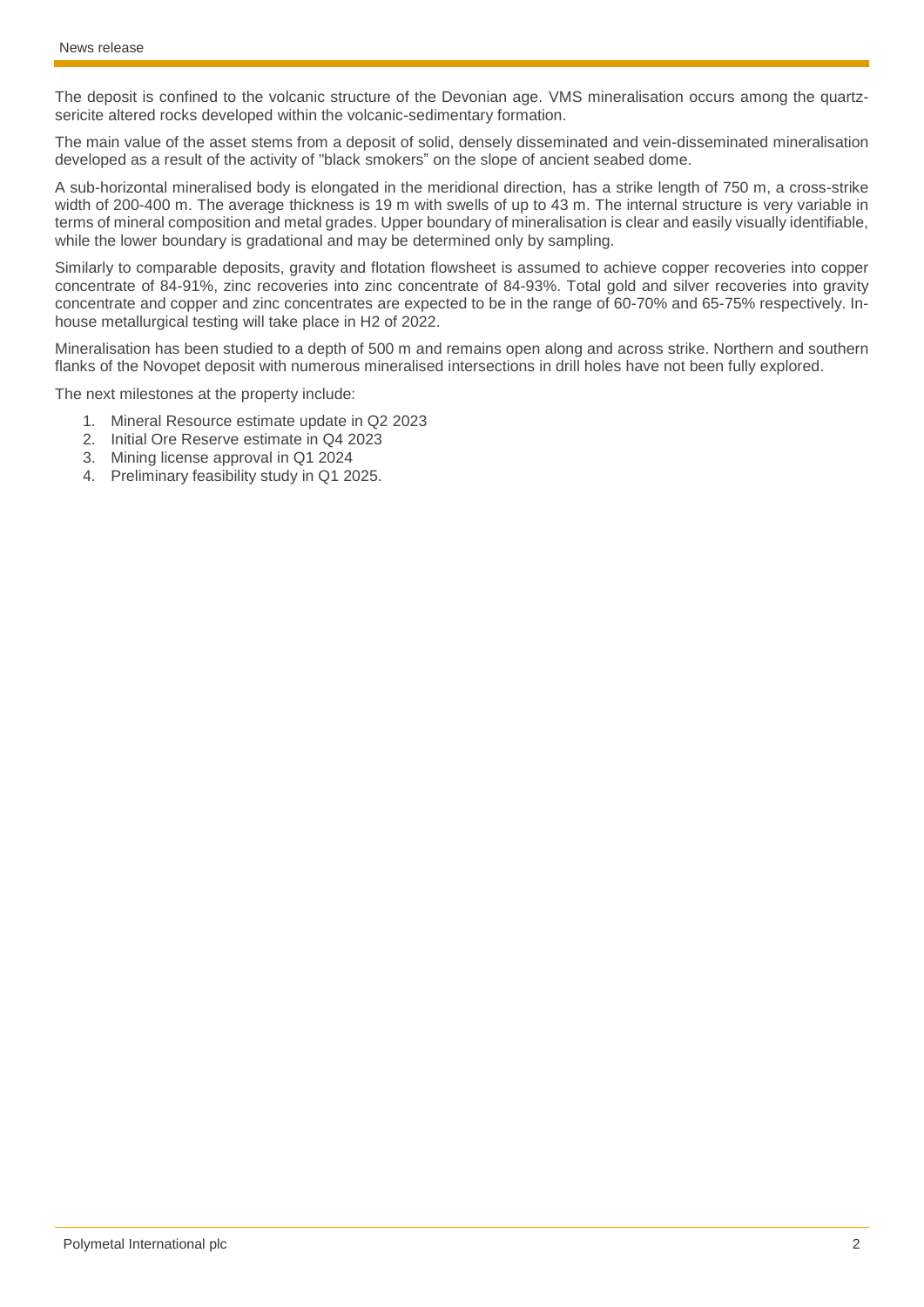#### *Figure 1 Geological cross-section*



#### COMPETENT PERSONS

*This estimate was prepared by employees of JSC Polymetal Management Company, led by Mr Andrey Gottman.*

*Mr Gottman is employed full-time as the chief exploitation geologist chief exploitation geologist JSC Polymetal Engineering and has more than 20 years' experience in gold, silver and polymetallic mining. He is a Member of the National Association for mineral resources assessment.*

*All the above-mentioned have sufficient experience that is relevant to the style of mineralisation and types of deposits under consideration and to the activity being undertaken to qualify as a Competent Person as defined in the 2012 Edition of the 'Australasian Code for Reporting of Exploration Results, Mineral Resources and Ore Reserves' (JORC Code).*

*All Competent Persons have given their consent to the inclusion in the report of the matters based on their information in the form and context in which it appears.*